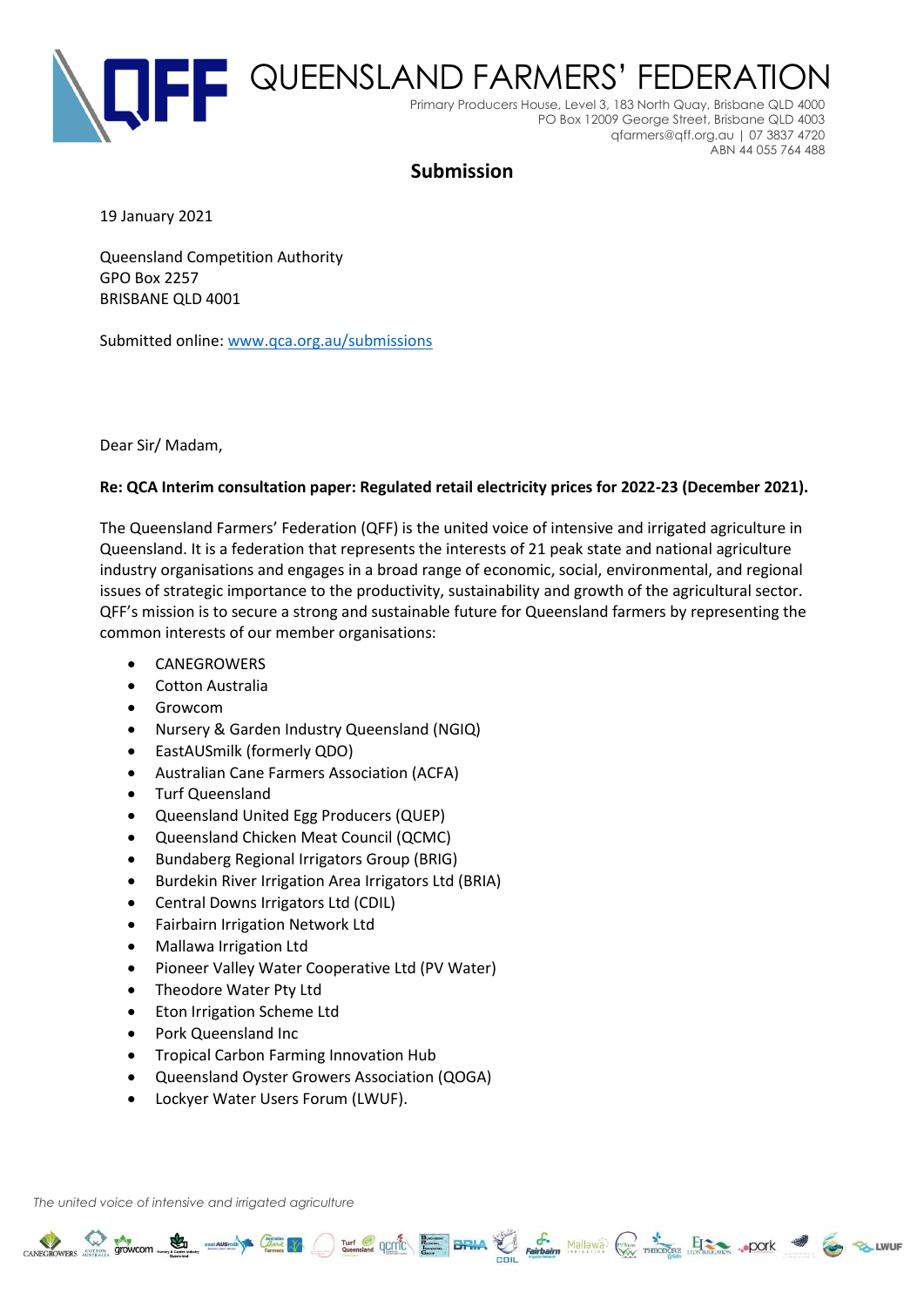

QFF welcomes the opportunity to provide comment on the QCA Interim consultation paper, Regulated retail electricity prices for 2022-23 (December 2021). We provide this submission without prejudice to any additional submission from our members or individual farmers.

#### **Summary**

QFF note the key areas that we wish to address in this submission are detailed below and can be summarised as:

- Equitable pricing.
- Removal of the solar bonus scheme from tariff charges.
- Flexible tariffs to reflect the requirements of seasonal industries.
- Target of a 16c/kW ceiling on all tariffs.
- Thresholds for small customers' needs to be increased from 100 to a minimum 160MW.
- Ensure CSO is paid to Ergon network and not to Ergon retail.

#### **Pricing**

The interim consultation paper delivered on the  $16<sup>th</sup>$  of December 2022, has failed to again identify the major risks to our agricultural sector, simply by not addressing the affordability of energy in conjunction with water prices. As noted in the Minister's Delegation for this interim consultation paper (ICP), the Queensland Government is committed to delivering affordable electricity to households and businesses in regional Queensland, yet the Australian Energy Market Operator has suggested that the shift in energy loads, if left unchecked may present challenges to the reliability of our electricity network.

Delivering affordable electricity and balancing energy loads, are reliant on flexible, competitive, and affordable tariffs to reflect seasonal requirements in the agricultural industry. Continuing with an outdated pricing framework, will continue to not only see electricity prices increase, but will see an unsustainable use of energy loads, as other energy sources are implemented to help keep businesses sustainable.

Affordable tariffs are a main driver of sustainable business, which has been previously identified as 16 cents per kilowatt hour (ceiling price), based on the network costs (N component) and retail costs (R component) not exceeding 8 cents per kilowatt each. Providing an affordable tariff, with competitive pricing will allow stability and future growth for farm businesses who are currently unable to plan more than a year ahead of time, due to the unstable nature of the electricity network framework. QFF also continues to support the CSO being paid to the Ergon network and not Ergon retail.

Allowing a non-competitive framework for the CSO component, is hindering the competitive nature of the retail electricity market. Although these points do not form part of the scope under the current delegation for the ICP, QFF strongly suggests that these factors are incorporated into the pricing framework when undertaking the proposed delivery of affordable and sustainable electricity for Queensland.

The Minister's letter and delegation to the QCA, further noted that there was an introduction of Tariff 12B from the 1<sup>st</sup> of January 2021 and was referenced by Minister De Brenni as a 'solar soaker' tariff.<sup>1</sup> This tariff is available between the hours of 9.00am to 4.00pm with a day time off-peak network component of 4.24c/kWh. In line with these changes and to ensure greater affordability for other time

<sup>&</sup>lt;sup>1</sup> Mick de Brenni MP, Minister for Energy, Renewables and Hydrogen Minister for Public Works and Procurement, Minister's letter and delegation, [\(ministerial-letter-and-delegation-elctricity-prices-2022-23.pdf \(qca.org.au\)\)](https://www.qca.org.au/wp-content/uploads/2021/12/ministerial-letter-and-delegation-elctricity-prices-2022-23.pdf) (December 2021).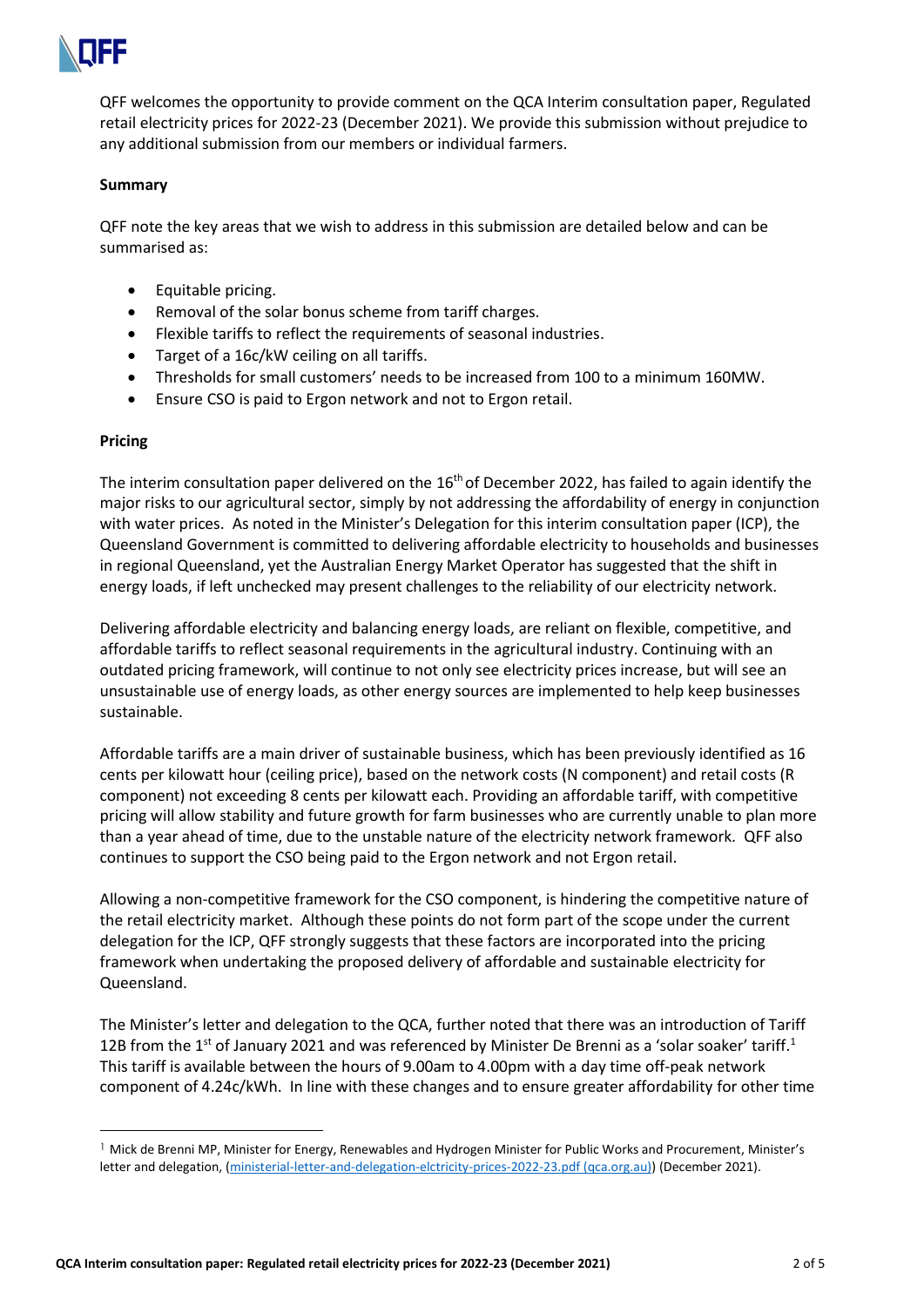

of use tariffs utilised in the agricultural sector, QFF requests an investigation be undertaken on the potential for of tariff 22B to become a solar soaker tariff for small business customers and irrigators. Incorporating a lower rate for tariff 22B would not only assist irrigators and small businesses in affordability and productivity challenges, but it would also further assist in the optimisation of existing network tariffs and under the delegation address the appropriateness and meaningful tariff options available for customers in regional Queensland.

QFF's response to the questions outlined in the ICP are summarised below:

# **Question 1. We seek stakeholders' views on whether any retail tariffs should be removed and appropriate transitional arrangements.**

Tariff reform is required in Queensland. The continued use of the N+R methodology to determine notified prices, still lacks transparency and to date has not been effective in establishing cost-reflective tariffs for irrigators and the agricultural sector. A long-term strategy to integrate tariff reform is necessary, and to retain any transitional tariffs until the end of the current regulatory pricing period, which concludes in 2025.

It is understood that obsolete tariffs are necessary to maintain productivity of the network and establish a standardised regulatory framework for load control, however it is paramount that data utilised in providing the foundation for obsolete and transitional arrangements is thoroughly investigated and customers consulted. Recent management of obsolete tariff arrangements have left some customers with little options, other than to obtain tariffs less suitable and at a higher charge, such as some customers in St George, with pricing in some areas becoming unsustainable. As such, it is vital that the 2022-23 pricing determination supports matters pursuant to Section 90 (5) of the *Electricity Act 1994*. 2

# **Question 2. We seek stakeholders' views on the role and compatibility of retail tariffs with the electric vehicle rollout.**

Any tariff designed to meet electric vehicle charges, need to be a cost reflective tariff, that includes network upgrades. Any costs to upgrade must be quarantined, to avoid disbursement of costs across the network.

# **Question 3. We seek stakeholders' views on the issues we identified for setting the N component of notified prices, as well as any other matters considered relevant.**

As previously noted in QFF's last submission to the QCA, $^3$  network charges are yet to thoroughly address the cost build up components and tariffs that reflect the seasonal use of the electricity by the agricultural sector. The QCA need to reconsider alternative notified pricing to the current N+R approach which has done little to factor in the transitioning of obsolete farming and irrigation tariffs to the demand-based tariffs for larger irrigators.

QFF seeks further investigation of the cost build up components utilised for the delivery of electricity, with cost elements that form part of the notified prices steering more farmers to alternative energy sources to provide electricity to keep their farms viable.

<sup>&</sup>lt;sup>2</sup> Section 90 (5) of the *Electricity Act 1994, [Electricity Act 1994 \(legislation.qld.gov.au\).](https://www.legislation.qld.gov.au/view/pdf/inforce/current/act-1994-064)* 

<sup>3</sup> [20210423-QFF-Submission-to-QCA-QCA-Draft-Determination-Regulated-retail-electricity-prices-for-2021-22-WEB.pdf](https://www.qff.org.au/wp-content/uploads/2017/04/20210423-QFF-Submission-to-QCA-QCA-Draft-Determination-Regulated-retail-electricity-prices-for-2021-22-WEB.pdf)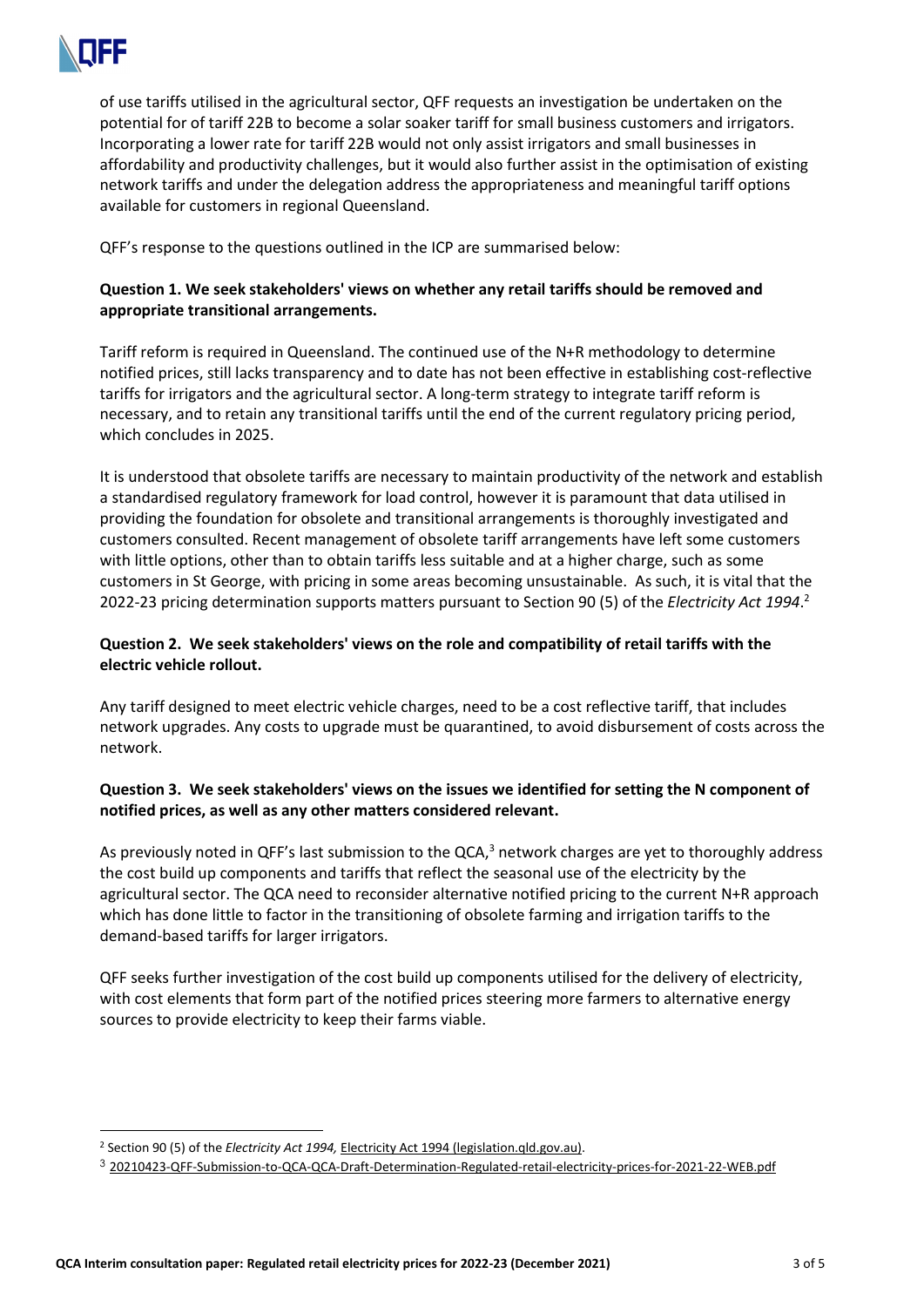

### **Question 4. We seek stakeholders' views on our approach for estimating energy costs, as well as any other matters considered relevant.**

QFF supports the QCA's assessment that wholesale energy costs need to reflect how retailers incur costs when purchasing from the NEM, which is also supported by the AER in its default market offers (DMOs) and the Australian Energy Market Commission (AEMC).

### **Question 5. We seek stakeholders' views on the on our approach for determining retail costs and any other matters we should consider.**

### *Small and Large Customer Thresholds:*

QFF continues to support the threshold for small customers be raised to a minimum of 160MWh pa. The National Energy Retail Law (Queensland) in combination with the National Energy Retail Regulations, establishes 100MWh as a consumption threshold for distinguishing between small and large businesses.

QFF has been continually advocating that the Queensland Government increase the small business customer threshold for 100MWh per year to 160MWh per year. QFF disputes the proposition that a small business (outside the professional and service industries) will only consume 100MW or less per annum.<sup>4</sup> Under all definitions of a small business for the intensive agricultural sector, electricity consumption will be more than 100MW.

### *Ensure CSO is paid to Ergon Network and not to Ergon Retail:*

Retail opportunities in regional Queensland need to be made more visible where Retailers and Network Providers ensure Market Offers, Network Tariffs and QCA pricing comparison calculators readily available to customers in a clear and understandable manner. The security of tariff equalization via the CSO for Regional Queensland customer needs to be maintained via the QCA and regulated networks where clear visibility of payments is legislated.

QFF recommends that the QCA promotes and supports greater competition in the electricity market in Queensland with the allocation of the CSO paid to the Ergon Network. Currently the CSO is paid to Ergon Retail and needs to be allocated to the Ergon network division of Energy Queensland, which will then allow increased competition with other retailers for electricity pricing in Queensland.

#### *Solar Rebate:*

QFF does not support the solar rebate being charged to all electricity users. The QCA must seek direction from the Queensland government on the continued inclusion of the solar bonus in the network costs. The solar rebate must be paid from consolidated revenue again and not tariff charges. Although these charges are approved and regulated by the AER, they are matters that need to be addressed by the QCA with the Queensland Government.

<sup>4</sup> 'Small business' is defined differently by regulators in Australia depending on the laws they administer. For example, ASIC regulates many businesses that are 'small proprietary companies', which means a company with two out of these three characteristics: an annual revenue of less than \$25 million; fewer than 50 employees at the end of the financial year; and consolidated gross assets of less than \$12.5 million at the end of the financial year. The Australian Taxation Office defines a small business as one that has annual revenue turnover (excluding GST) of less than \$2 million. Fair Work Australia defines a small business as one that has less than 15 employees. Despite these differences, many regulators have informally adopted the definition of 'small business' used by the Australian Bureau of Statistics (ABS), which is a business that employs fewer than 20 people.